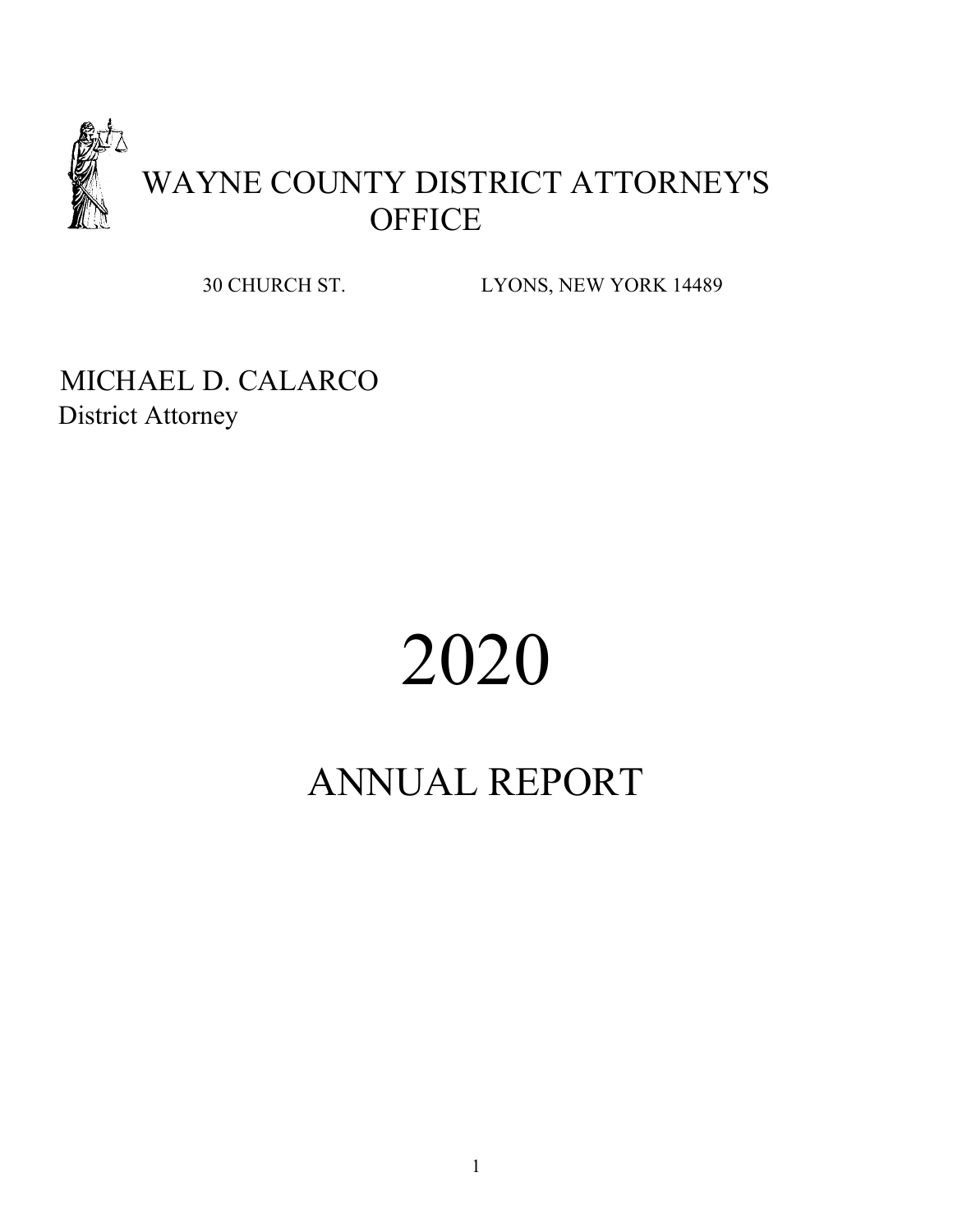# **DISTRICT ATTORNEY'S 2020 ANNUAL REPORT**

# **MESSAGE**

2020 was a challenging year for everyone, and the Wayne County District Attorney's Office was no exception. The COVID-19 emergency struck New York State and our law enforcement partners were still adjusting to the "reforms" to the bail system and to the rules by which prosecutors are required to disclose information to the defense. Additionally, new procedures mandated by the New York State Office of Court Administration for arraigning defendants outside of normal court hours has increased demands on staff. Arraignments are now regularly occurring early in the morning and mid evening. Like many other agencies, we had to find new ways to conduct business, which the Office accomplished by leveraging technology to interact with witnesses, victims, and police officers to continue to serve Wayne County residents and keep our community safe. In 2020, we began conducting court appearances through video computer links, and even litigated some hearings without judges, defendants, defense attorneys, or prosecutors together in the same room. Those situations were challenging. My office has continued to meet those challenges even though we remain understaffed. In addition, my office was relocated to 30 Church Street in January, which again has presented challenges and caused some delays.

In 2021, I look forward to building on our successes and aggressively litigating the cases that the pandemic made it impossible for us to try in 2020. I and my office remain dedicated and committed to protecting the citizens of Wayne County.

Thank you for allowing me the privilege of being Wayne County's District Attorney.

*Mike Calarco*

# **STAFF**

The District Attorney and four full-time Assistant District Attorneys handling felony prosecution in the Grand Jury and County Court. One full time ADA has resigned. That position remains vacant.

Currently Three part-time Assistant District Attorneys and my full time staff including myself are handling misdemeanor, vehicle and traffic and petty offenses in the County's 28 Town and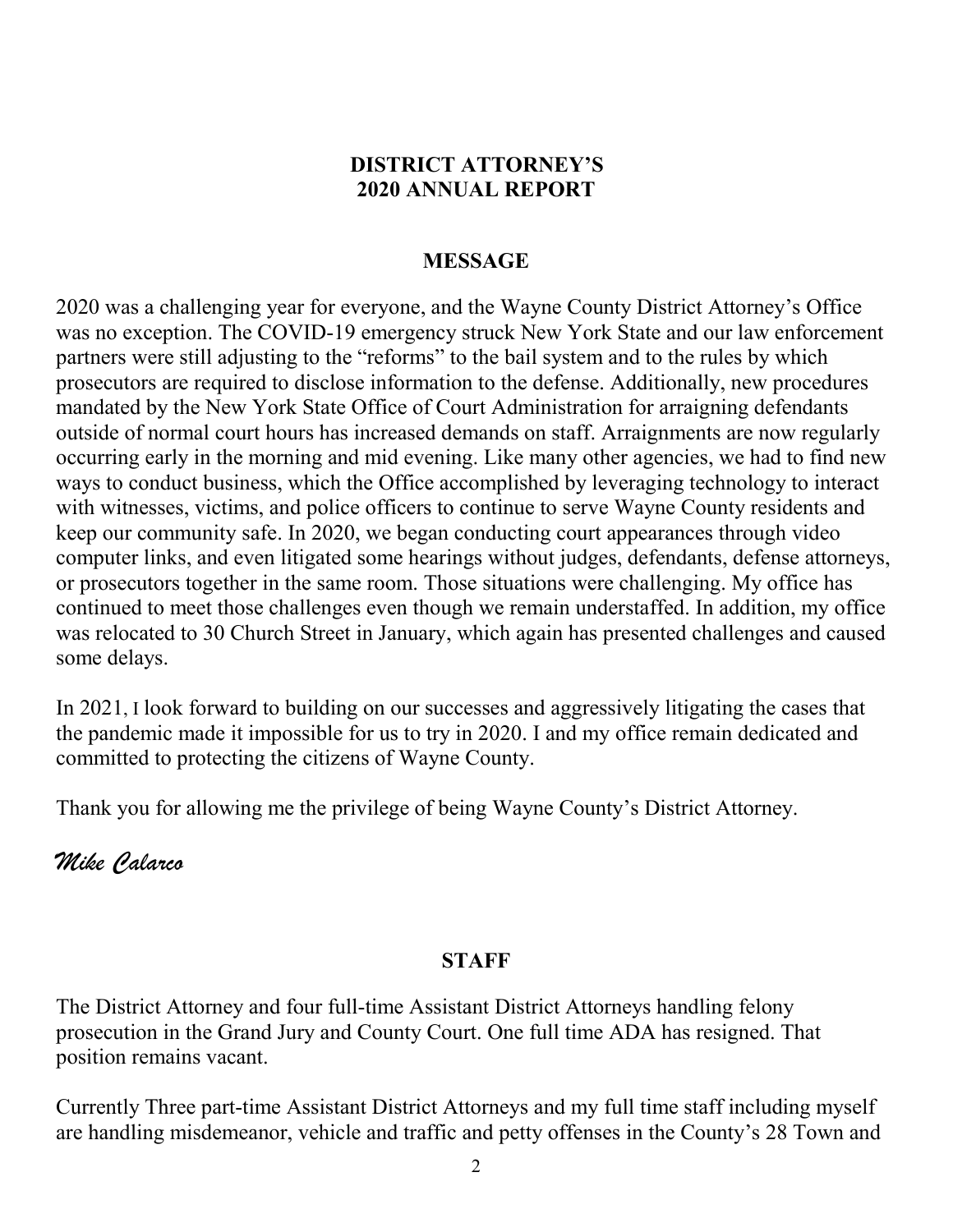Village justice courts. Through January  $31<sup>st</sup>$  of this year, there are over 1400 cases pending in Justice Courts. This number is based on a partial number of Courts providing reports.

Two confidential secretaries, 2 Sr. clerk typists, a victim-witness coordinator and a part-time criminal investigator.

Due to the vacancy in the full time ADA position, my 2 confidential secretaries continue to handle approximately 90% of the Discovery requirements. This is in addition to their normal work functions. Due to the time involved they often come in early and or bring work home resulting in additional uncompensated time.

# **PROSECUTIONS**

The number of DMV cases as of October was 6581. I would guess that number is probably close to 10,000 now.

The full-time Assistant District Attorneys reviewed all felony arrests that totaled 190 through June. There were 97 Felony indictments and approximately 40 Superior Court Indictments. These numbers reflect only 55% of courts reporting statistics through June of 2020.

It is important to keep in mind that due to COVID all courts have been on a holding pattern and continue to be.

In 2021, I am planning on meeting with School Superintendents of every district in the County. My goal is to improve communication and build trust with the schools.

I am optimistic that the Child Advocacy Center will be up and functional this year. This will be a very important tool in prosecuting child sex crimes.

Police Reform as part of the Governor's plan continues to move forward both on the local and county level.

# **BUDGET**

The tentative annual budget for 2021 is \$1,326,528.72. This figure is projected as I will have unanticipated costs due to the relocation and potential personnel changes. This includes \$130.686.00 of revenues including \$ 40,147.00 State Aid to Prosecution grant and \$72,189 District Attorney Salary reimbursement for 2021.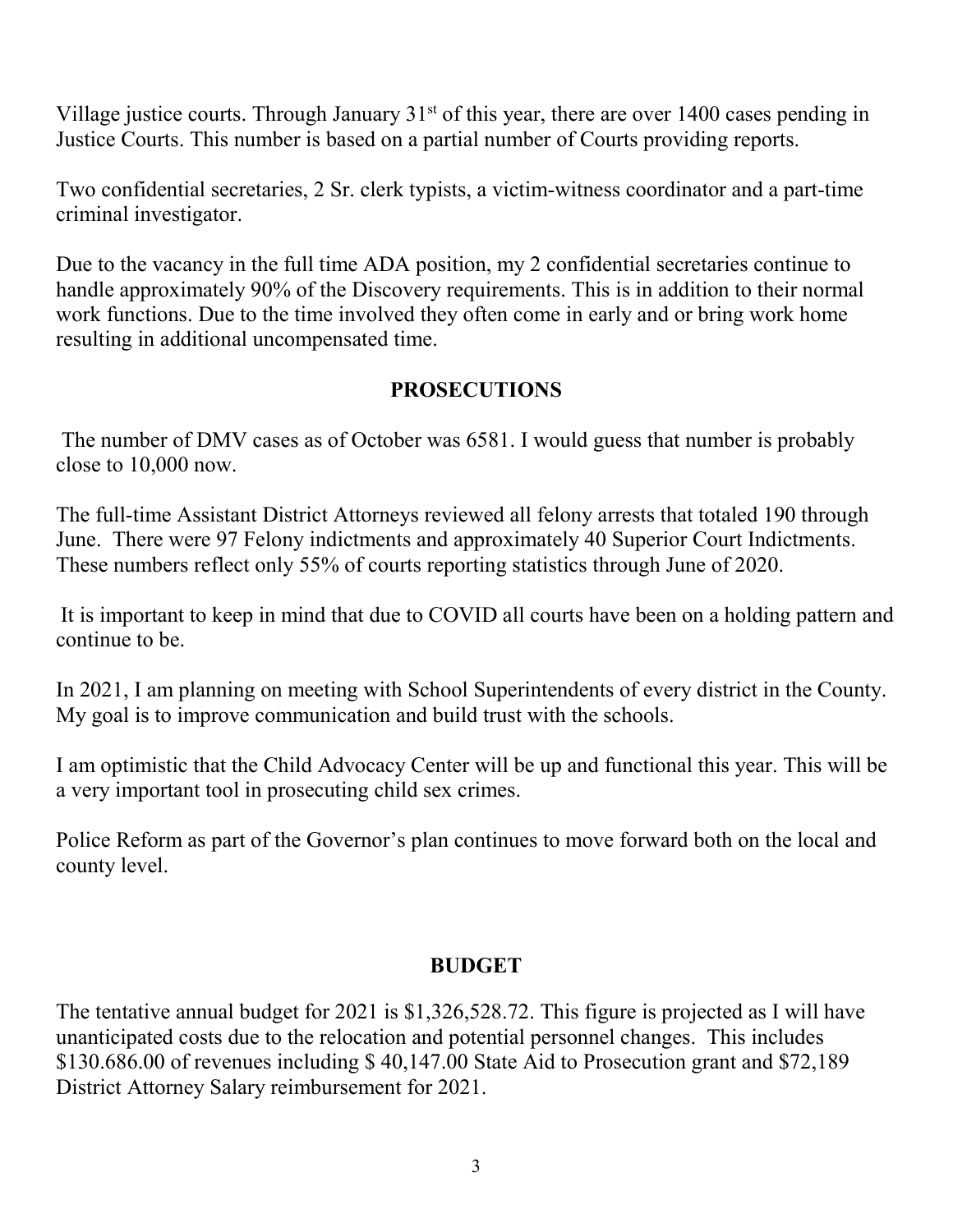Michael D. Calarco District Attorney District Attorney's Office Wayne County, New York 30 Church Street Lyons, New York 14489 Phone: (315)946-5905 Fax: (315)946-5911

#### ASSISTANT DISTRICT ATTORNEYS FULL TIME

- Christine Callanan, 1st Asst. County Court
- Scott Kadien  $2^{\frac{nd}{}}$  Asst. County Court
- Matt Tantillo County Court
- Tracey Fox

Justice Courts.

ARCADIA ARCADIA NEWARK VILLAGE WOLCOTT TOWN WOLCOTT VILLAGE HURON ONTARIO ONTARIO ROSE ROSE

#### PART TIME ADA'S

ELIZA HEATON WILLIAMSON GALEN WILLIAMSON BUTLER MARION SAVANNAH

KEITH LORD MARION SODUS WALWORTH LYONS TOWN LYONS TOWN .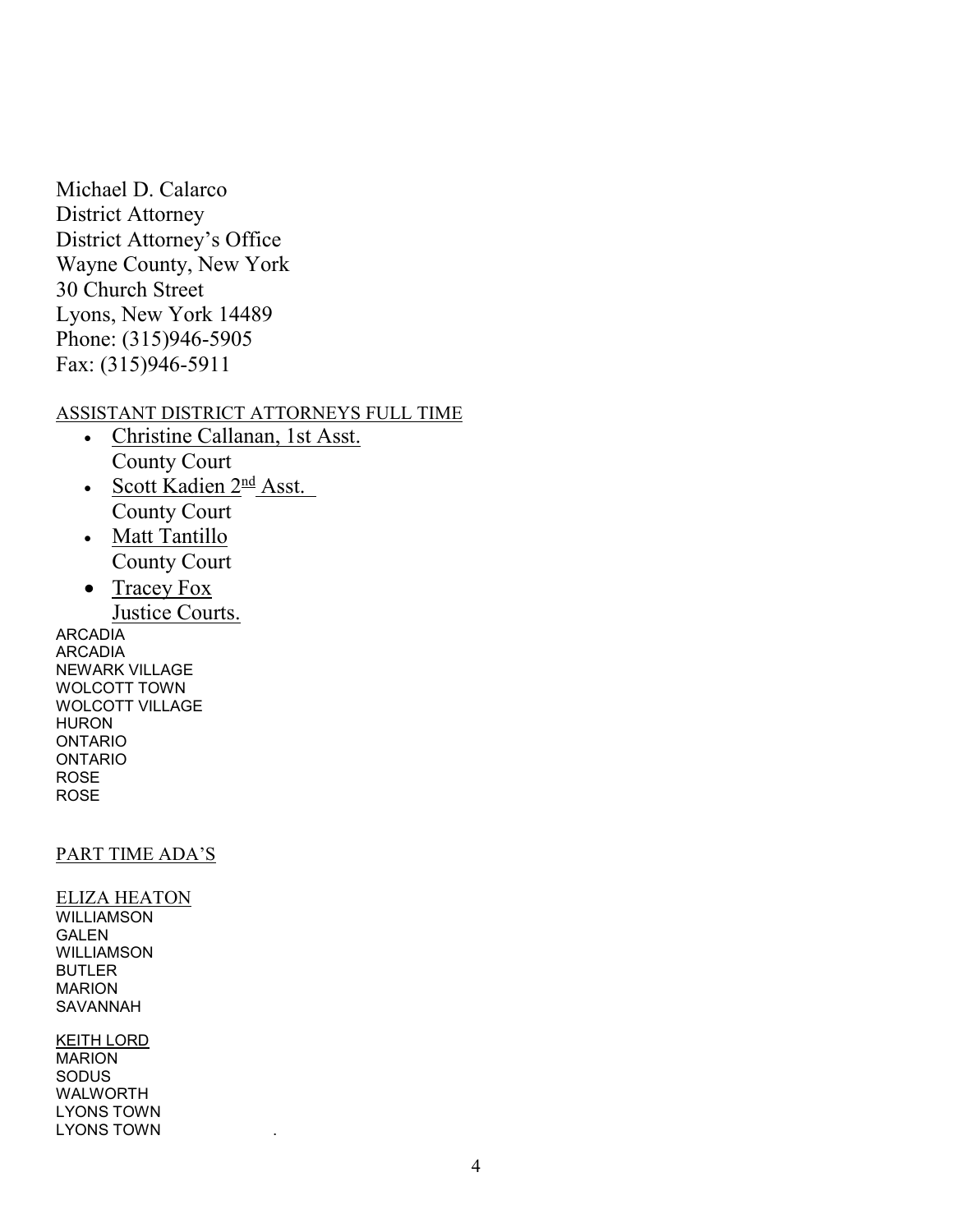JEANNIE MICHALSKI MACEDON TOWN MACEDON TOWN VG./TOWN PALMYRA WALWORTH GALEN

ADMINISTRATIVE STAFF

DARCEY KOLLER: CONFIDENTIAL SECRETARY

LORI TYLER: CONFIDENTIAL SECRETARY

DEB BURGESS: SR. CLERK/TYPIST

CINDY RODEN: SR. CLERK TYPIST; SPLIT POSITION TWO THIRDS MY OFFICE ONE THIRD VICTIMS COORDINATOR'S OFFICE

INVESTIGATOR: RICHARD PISCIOTTI.

# **APPEALS**

Appellate work continues to be out sourced due to the vacant full time ADA position. I again will be actively seeking to fill this position with an Attorney with Appellate experience. That Attorney would also oversee and handle some Discovery.

#### **2020 Victim/Witness Services Statistics:**

See attached report.

Respectfully Submitted,

Wichael D. Calarco

Michael D. Calarco, DA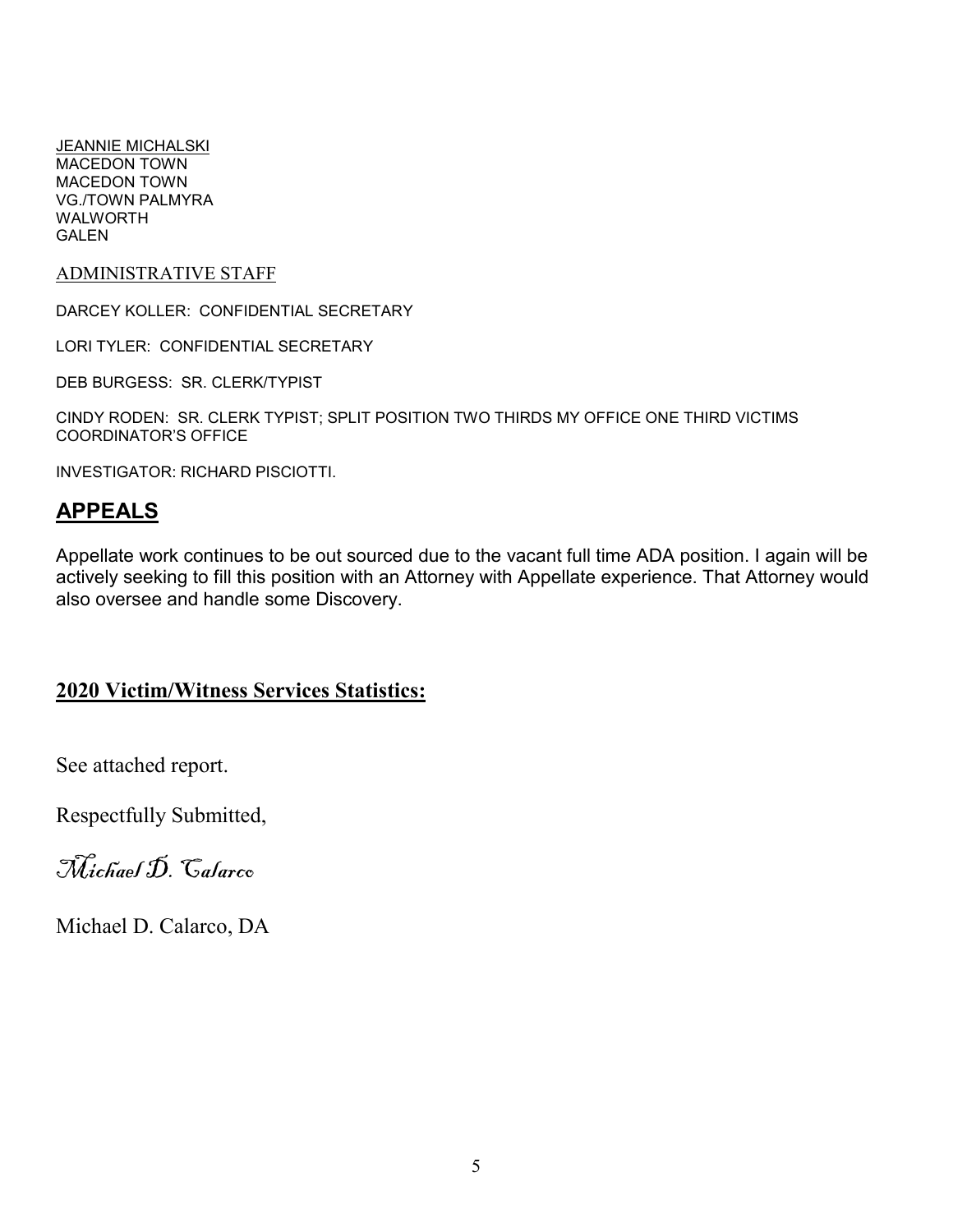# **Victim/Witness Services Wayne County District Attorney's Office 2020 Annual Report**

#### **A. Staffing:** One full-time employee

One part-time employee, approximately 10 hours a week One volunteer, approximately 12 hours per month

#### **B. Outcomes of current program:**

- Prepare and process reimbursement claims for crime-related expenses through OVS
- Coordinate victim access to prosecutors and the courts
- Prepare victims for grand jury and court appearances
- Accompany victims/witnesses to court
- Promote enhanced and informed decision-making for victims
- Support awareness of the criminal justice system and processes, victims' rights and options
- Connect victims with community supports and services
- Provide emotional support in order to decrease anxiety of victims/witnesses
- Promote crisis awareness and prevention strategies to victims
- Direct program feedback from victims to appropriate agencies and individuals
- Maintain electronic and paper files
- Prepare and submit periodic reports to funding agents and local administration

#### **C. Total Victims Served:**

- Yearly total: 410 victims with more than 3296 contacts. This represents an increase of 71 victims and 1196 contacts over 2019.
- Monthly average: 34 victims

#### **D. Victim Demographics:**

| Gender:      |     | Age $0-12$   | 16  |
|--------------|-----|--------------|-----|
| Male         | 80  | Age 13-17    | 19  |
| Female       | 306 | Age $18-24$  | 48  |
| Not Reported | 24  | Age 25-59    | 241 |
|              |     | Age $60+$    | 27  |
|              |     | Not Reported | 59  |

#### **Age at time of Crime:**

#### **E. Special Classification – self reported:**

| Deaf/Hard of Hearing      |    |
|---------------------------|----|
| Homeless                  | 1  |
| Immigrants/Refugees       | 2  |
| $\bullet$ LGBTQ           | 6  |
| Veterans                  | 5  |
| Victims with Disabilities | 21 |
|                           |    |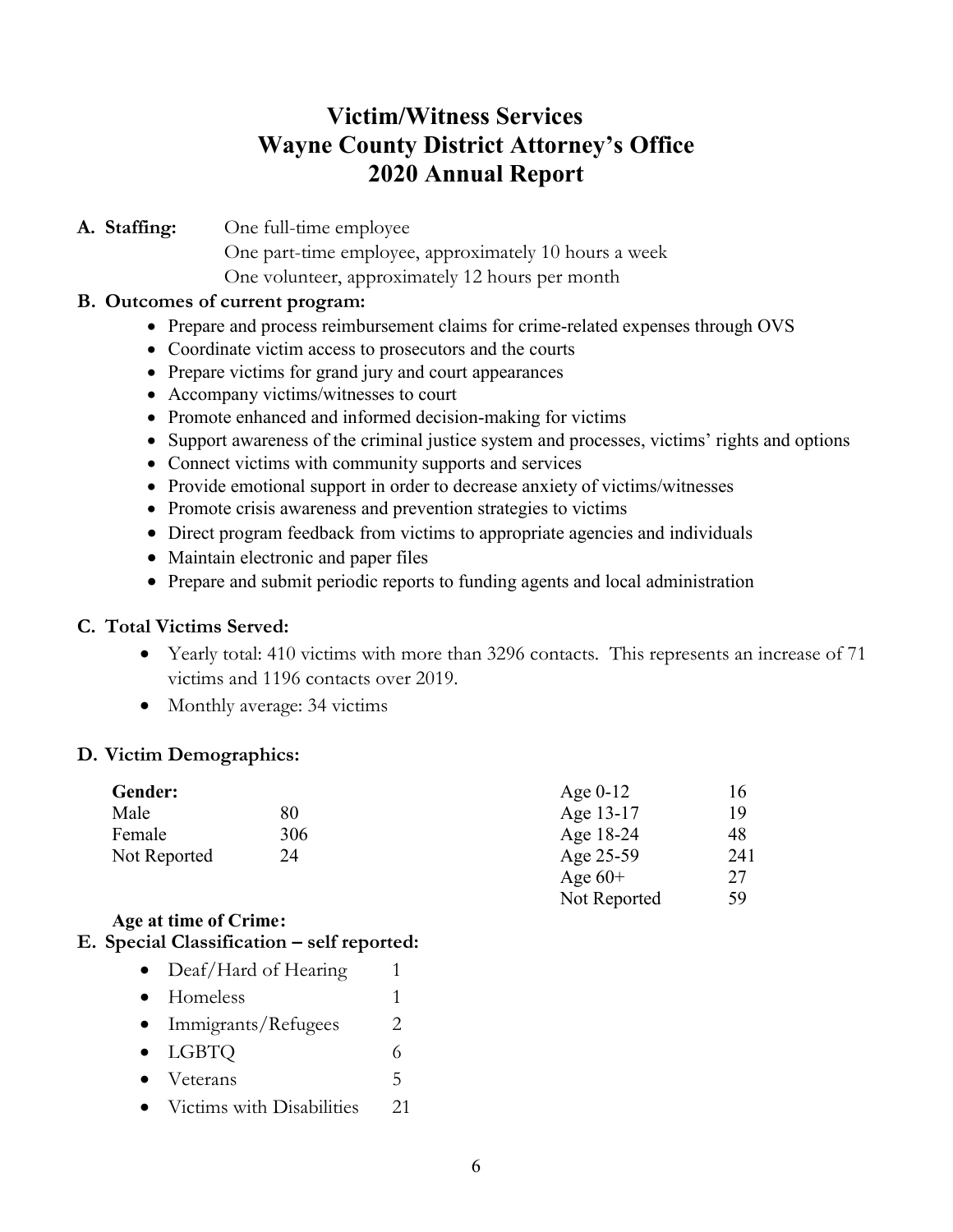#### **F. Individuals who received Services by Victimization Type:**

| Adult physical assault         | 82 | Elder abuse/neglect              |     |
|--------------------------------|----|----------------------------------|-----|
| Adult sexual assault           | 17 | False imprisonment               |     |
| Adult sexually abused as child |    | Fam/Domes violence               | 195 |
| Arson                          |    | Identity theft/fraud             |     |
| <b>Bullying</b>                | 0  | Kidnapping-Non-custodial/adult 1 |     |
| Burglary                       | 22 | Other vehicular                  | 11  |
| Child endangerment             | 49 | Reckless Endangerment            | 3   |
| Child physical abuse           | 12 | Robbery                          | 11  |
| Child pornography              |    | Stalking/harassment              | 80  |
| Child sexual abuse             | 54 | Survivors of homicide            | 12  |
| Criminal mischief              | 43 | <b>Teen Dating Violence</b>      | 3   |
| Criminal trespass              |    | Violation of court order         | 87  |
| DUI/DWI incidents              | 10 | Other                            | 48  |

#### **G. Service Objectives:**

- Assistance with OVS Applications *target of 7 victims served per month*
- Information and Referral/Follow-up *target of* 100 *victims served per month*
- Personal Advocacy *target of 22 times per month*
- Hotline/Crisis Counseling *target of* 60 *times per month*
- Individual Counseling *target of* 20 *times per month*
- Criminal Justice Advocacy *target of 90 times per month*

#### *H.* **Services Provided –** *see chart on page 3*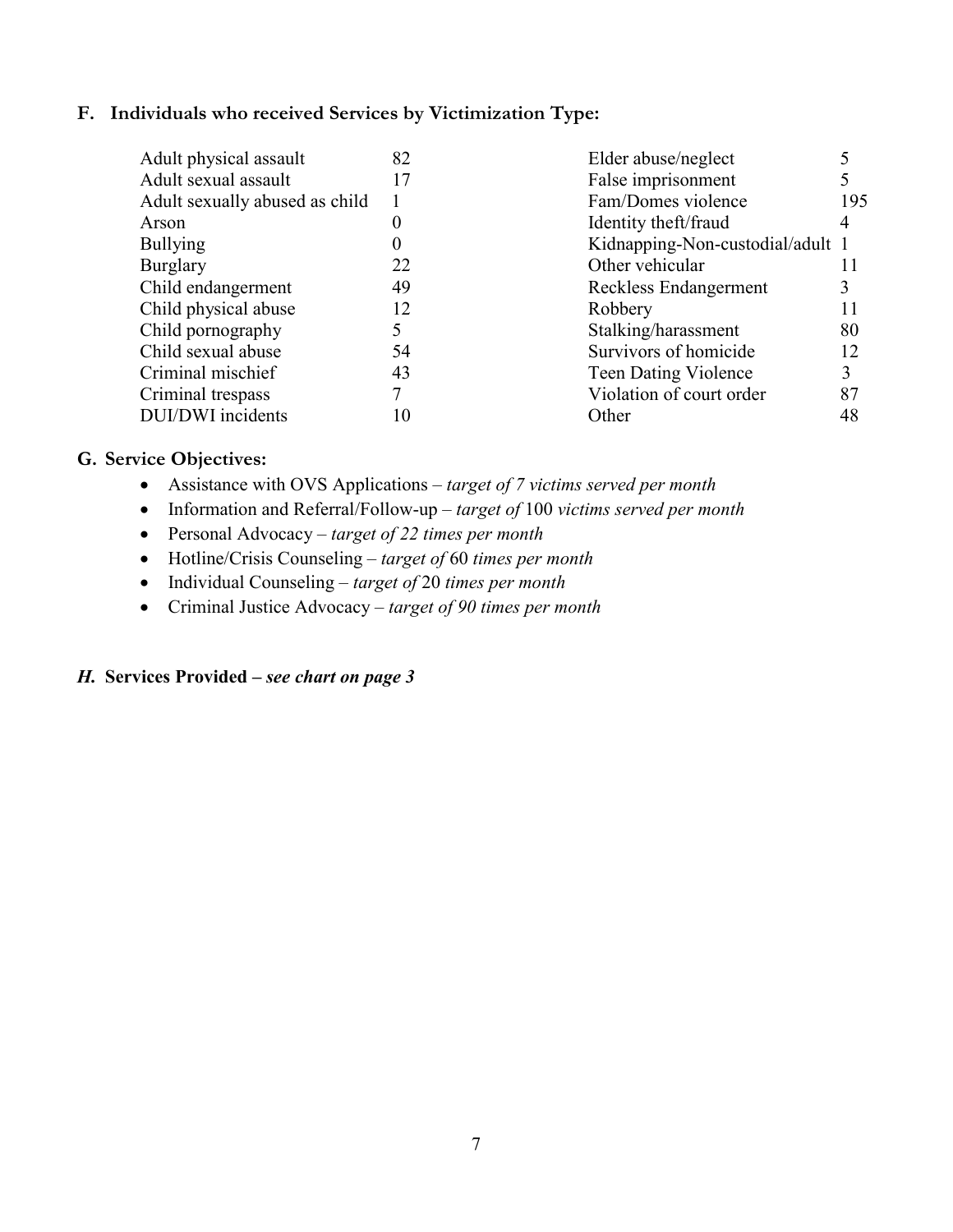| 2020                                                                                                                | Goal                     | Jan | Feb            | Mar            | Apr            | <b>May</b>     | Jun            | Jul              | Aug | <b>Sept</b>    | Oct | <b>Nov</b>     | <b>Dec</b> | <b>Monthly</b><br><b>Average</b> |
|---------------------------------------------------------------------------------------------------------------------|--------------------------|-----|----------------|----------------|----------------|----------------|----------------|------------------|-----|----------------|-----|----------------|------------|----------------------------------|
| <b>Number of Clients</b><br><b>Served</b>                                                                           | $\overline{\phantom{a}}$ | 93  | 142            | 76             | 47             | 45             | 78             | 77               | 100 | 89             | 109 | 88             | 92         | 86                               |
| <b>Assistance with</b><br><b>OVS</b> Applications<br>and Compensation<br><b>Claim Information</b><br>(# of Clients) | $\overline{7}$           | 5   | $\overline{7}$ | $\overline{4}$ | 10             | $\overline{3}$ | $\mathbf{1}$   | $\boldsymbol{0}$ | 11  | $\overline{7}$ | 9   | $\overline{4}$ | 1          | $5\overline{)}$                  |
| <b>Information and</b><br>Referral /Follow-up<br>(Times provided)                                                   | 100                      | 133 | 79             | 76             | 74             | 68             | 137            | 129              | 187 | 175            | 100 | 68             | 98         | 110                              |
| <b>Personal Advocacy</b><br>(Times provided)                                                                        | 22                       | 8   | 14             | 12             | 11             | $\overline{7}$ | 39             | 10               | 33  | 31             | 28  | 47             | 55         | 25                               |
| Hotline/Crisis<br>Counseling<br>(Times provided)                                                                    | 60                       | 83  | 58             | 55             | 24             | 39             | 106            | 89               | 146 | 125            | 114 | 94             | 85         | 85                               |
| <b>Individual</b><br>Counseling<br>(Times provided)                                                                 | 20                       | 34  | 19             | 17             | $\overline{2}$ | $\overline{0}$ | $\overline{4}$ | 21               | 15  | 23             | 14  | 10             | 19         | 15                               |
| <b>Criminal Justice</b><br><b>Advocacy</b><br>(Times provided)                                                      | 90                       | 227 | 175            | 146            | 76             | 126            | 281            | 197              | 292 | 309            | 247 | 191            | 170        | 203                              |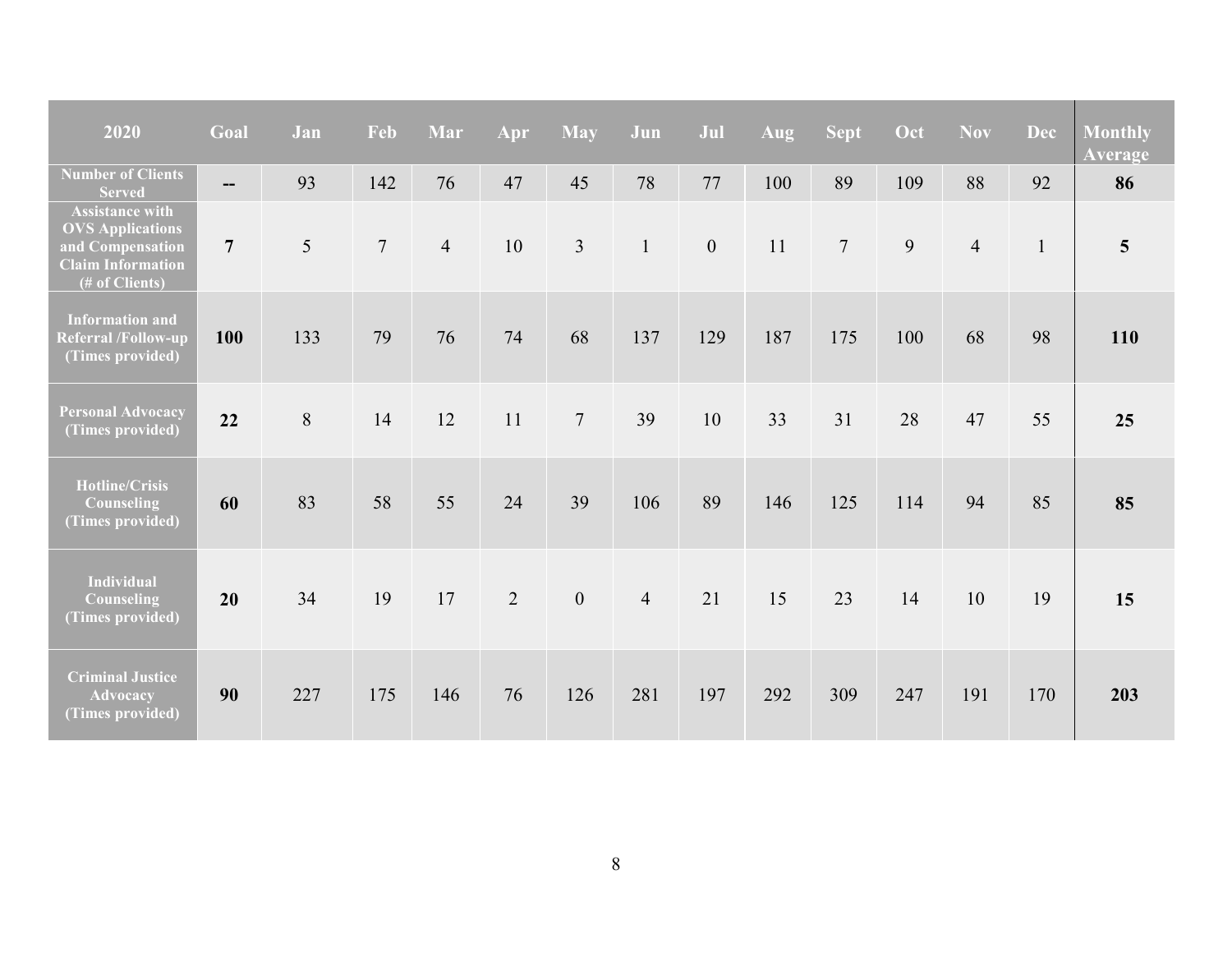#### **I. SWOT Analysis:**

# **Internal Factors**

#### **Strengths**:

- Meeting and exceeding program goals and objectives
- Addition of part time Senior Clerk/Typist has helped to increase and enhance services provided.

#### **Weaknesses:**

- Limited staffing one full-time employee working in all functions including administrative, fiscal and direct service. (Addition of parttime employee has helped but isn't enough.)
- There is no one cross-trained to meet the demands of the position
- Proximity to the District Attorney's main office in the Hall of Justice. Current location is not conducive with job demands, it hinders communication with prosecutors and is inconvenient for victims. (This should be rectified with the move of the DA's office and the ability to move this office into the same space as the DA's office.)
- Unsecured office space creates a safety concern. (Hopefully this will also be rectified with the move.)
- Administrative duties take away time from direct service to victims
- Database being used needs to be updated to more easily analysis information.
- Staff training needed to effectively use the database

# **External Factors**

# **Strengths:**

- Office of Victim Services Funding stream is long standing
- Strong linkage with area agencies

#### **Threats:**

- Increasing administrative demands and directives from NYS Office of Victim Services regarding grant preparation and renewals, new fiscal and programmatic reporting requirements, newly required strategic planning, evaluation reports and desk audits.
- Bail reform act creates increased workload as victims try to understand the new laws.
- COVID 19 has negatively impacted our ability to serve victims face-toface.